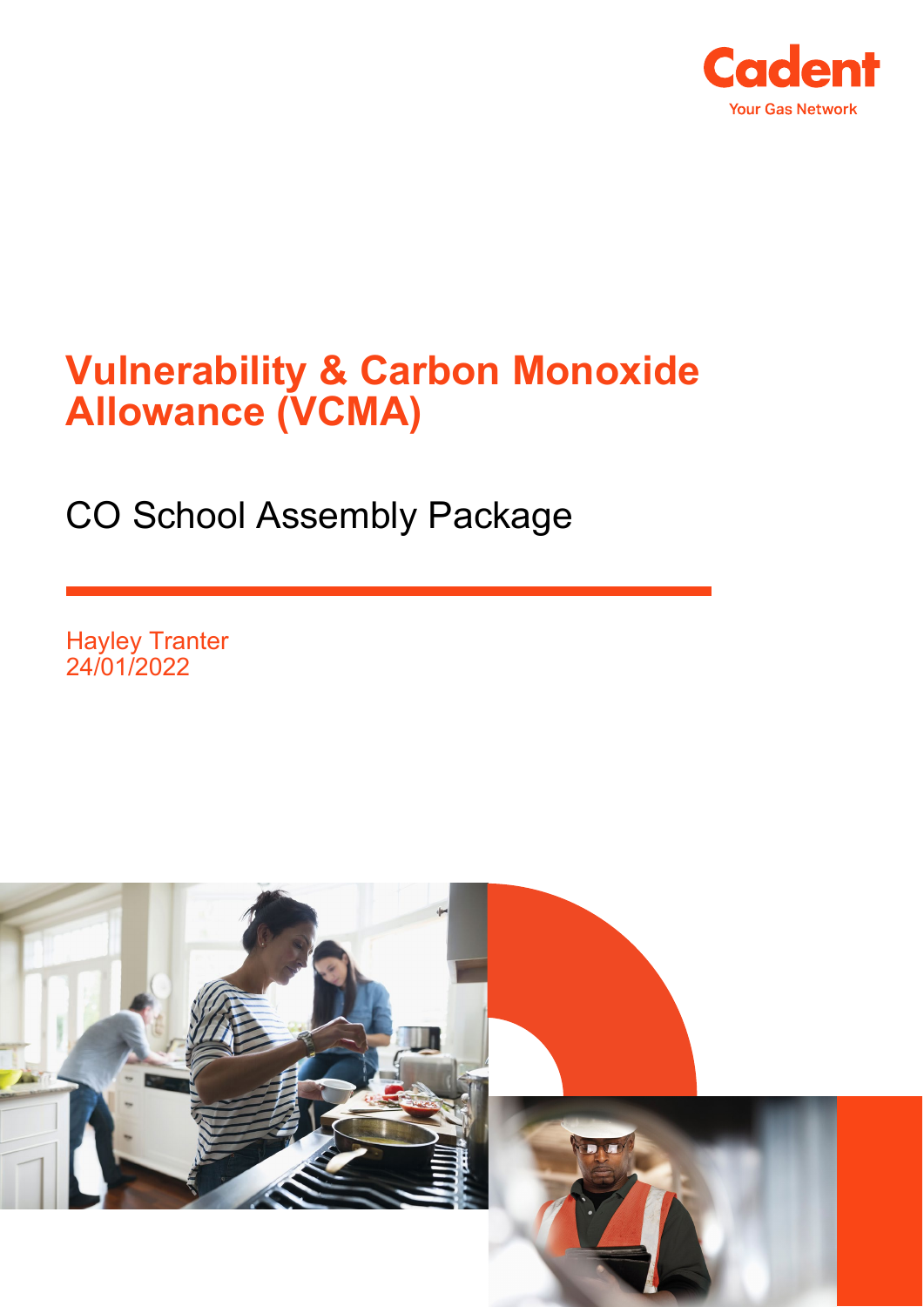

## **Gas Network Vulnerability & Carbon Monoxide Allowance (VCMA) Governance Document - Project Eligibility Criteria**

| Section 1 - Eligibility criteria for company specific projects (excluding boiler repair &<br>replacement) |                                                                                                                                                                                                              |            |  |
|-----------------------------------------------------------------------------------------------------------|--------------------------------------------------------------------------------------------------------------------------------------------------------------------------------------------------------------|------------|--|
| In order to qualify as a VCMA project, a project must:                                                    |                                                                                                                                                                                                              |            |  |
|                                                                                                           | <b>VCMA Eligibility Criteria</b><br><b>Criteria Satisfied (Yes/No)</b>                                                                                                                                       |            |  |
|                                                                                                           | a) Have a positive Social Return on Investment (SROI),<br>including the potential to have a Net Benefit to the customers<br>on the funding GDN's network(s);                                                 | <b>Yes</b> |  |
|                                                                                                           | b) Either:<br>Provide a direct Net Benefit to consumers in<br>i.<br>vulnerable situations, or<br>Provide awareness on the dangers of CO, or<br>ii.<br>Reduce the risk of health issues caused by CO;<br>iii. | <b>Yes</b> |  |
|                                                                                                           | c) Have defined outputs and deliverables;                                                                                                                                                                    | <b>Yes</b> |  |
|                                                                                                           | d) Have defined outcomes, where considered appropriate by the<br>GDN;                                                                                                                                        | <b>Yes</b> |  |
|                                                                                                           | e) Relate to energy, or CO safety;                                                                                                                                                                           | <b>Yes</b> |  |
| f)                                                                                                        | Go beyond activities that are funded through another price<br>control mechanism or required through licence obligations;<br>and                                                                              | <b>Yes</b> |  |
|                                                                                                           | g) Not be delivered through other external funding sources<br>directly accessed by a GDN, including through other<br>government (national, devolved or local) funding.                                       | <b>No</b>  |  |
| Section 2 - Eligibility criteria for company specific boiler repair and replacement projects              |                                                                                                                                                                                                              |            |  |
| Condemned boiler repairs or replacements are eligible as VCMA projects where:                             |                                                                                                                                                                                                              |            |  |
|                                                                                                           | a) A GDN has to isolate and condemn an unsafe boiler following<br>a supply interruption or as part of its emergency service role;                                                                            | <b>NA</b>  |  |
| b)                                                                                                        | The household cannot afford to repair or replace the boiler,<br>and;                                                                                                                                         | <b>NA</b>  |  |
| C)                                                                                                        | Sufficient funding is not available from other sources<br>(including national, devolved or local government funding) to<br>fund the boiler repair or replacement.                                            | <b>NA</b>  |  |

| Section 3 - Eligibility criteria for collaborative VCMA projects |                                                                                                                |           |  |
|------------------------------------------------------------------|----------------------------------------------------------------------------------------------------------------|-----------|--|
|                                                                  | In order to qualify as a collaborative VCMA project, a project must:                                           |           |  |
| a)                                                               | Meet the above company specific and boiler repair and<br>replace (if applicable) project eligibility criteria; | <b>NA</b> |  |
|                                                                  | b) Have the potential to have a direct Net Benefit to customers<br>on the participating networks; and          | <b>NA</b> |  |
| $\mathbf{C}$                                                     | Involve two, or more, gas distribution companies.                                                              | <b>NA</b> |  |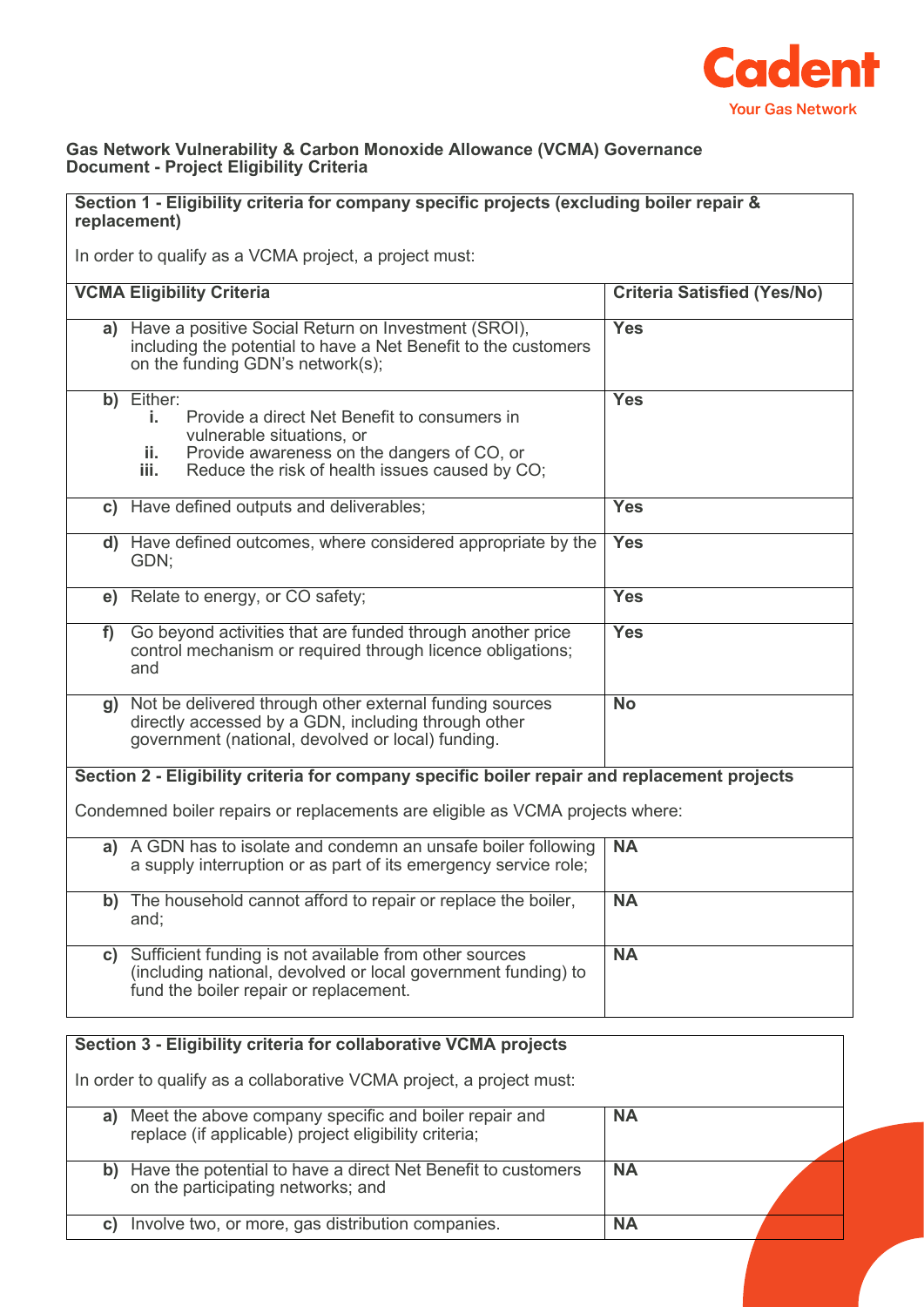

## **Gas Network Vulnerability and Carbon Monoxide Allowance (VCMA) Governance Document - Project Registration Table 2**

| <b>Information Required</b>                                | <b>Description</b>                                                                                                                                                                                                                                                                                                                                                                                                                                                                                                                                              |
|------------------------------------------------------------|-----------------------------------------------------------------------------------------------------------------------------------------------------------------------------------------------------------------------------------------------------------------------------------------------------------------------------------------------------------------------------------------------------------------------------------------------------------------------------------------------------------------------------------------------------------------|
| <b>Project Title</b>                                       | Carbon Monoxide School Assembly Package                                                                                                                                                                                                                                                                                                                                                                                                                                                                                                                         |
| <b>Funding GDN(s)</b>                                      | Cadent                                                                                                                                                                                                                                                                                                                                                                                                                                                                                                                                                          |
| Role of GDN(s)<br>*For Collaborative VCMA Projects<br>only | N/A                                                                                                                                                                                                                                                                                                                                                                                                                                                                                                                                                             |
| <b>Date of PEA Submission</b>                              | January 2022                                                                                                                                                                                                                                                                                                                                                                                                                                                                                                                                                    |
| <b>VCMA Project Contact Name, email</b><br>and Number      | <b>Hayley Tranter</b><br>Hayley.tranter@cadentgas.com                                                                                                                                                                                                                                                                                                                                                                                                                                                                                                           |
| <b>Total Cost (£k)</b>                                     | 1 Customer Stakeholder Specialist x 3 Days<br>@£46.32/hour x 22.2 = £1028.30<br>1 Communications advisor x 3 Days @£39.96/hour x<br>$22.2 = 887.11$<br><b>Total £1915.42</b><br>Website: £2,842.50<br>Concept to completed product £30,000.00<br>TOTAL: £34,757.92                                                                                                                                                                                                                                                                                              |
| <b>Total VCMA Funding Required (£k)</b>                    | The funding is being shared between Cadent and the<br>Katie Haines Memorial Trust. Cadent will contribute<br>£19,757.00 from the vulnerability and carbon monoxide<br>allowance (VCMA)                                                                                                                                                                                                                                                                                                                                                                          |
| Problem(s)                                                 | Every year there are around 60 deaths caused by<br>carbon monoxide in England and Wales. This means<br>that in any given year, c.30 Cadent customers may die<br>through an incident related to CO.                                                                                                                                                                                                                                                                                                                                                              |
|                                                            | There is relatively low awareness of the causes and<br>consequences of CO poisoning and this is in part<br>demonstrated by the proportion of homes that still do not<br>have a CO alarm installed.                                                                                                                                                                                                                                                                                                                                                              |
|                                                            | CO alarm ownership across Cadent's networks is<br>between 60%-70%.                                                                                                                                                                                                                                                                                                                                                                                                                                                                                              |
|                                                            | Whilst it is important to have CO alarms in homes, it is<br>also important to educate customers of the dangers and<br>how they can keep themselves and their families safe.<br>This includes education around having their gas<br>appliances checked annually and knowing and<br>understanding the signs and symptoms of CO. This<br>project is focussed on increasing societal awareness of<br>the dangers of CO; we have a separate project focussing<br>on the distribution of free CO detection alarms for<br>customers who could otherwise not afford one. |
|                                                            | Children are at much greater risk of being affected<br>sooner by CO poisoning because they breathe faster<br>than adults and therefore show the signs of CO much<br>quicker and become very poorly.                                                                                                                                                                                                                                                                                                                                                             |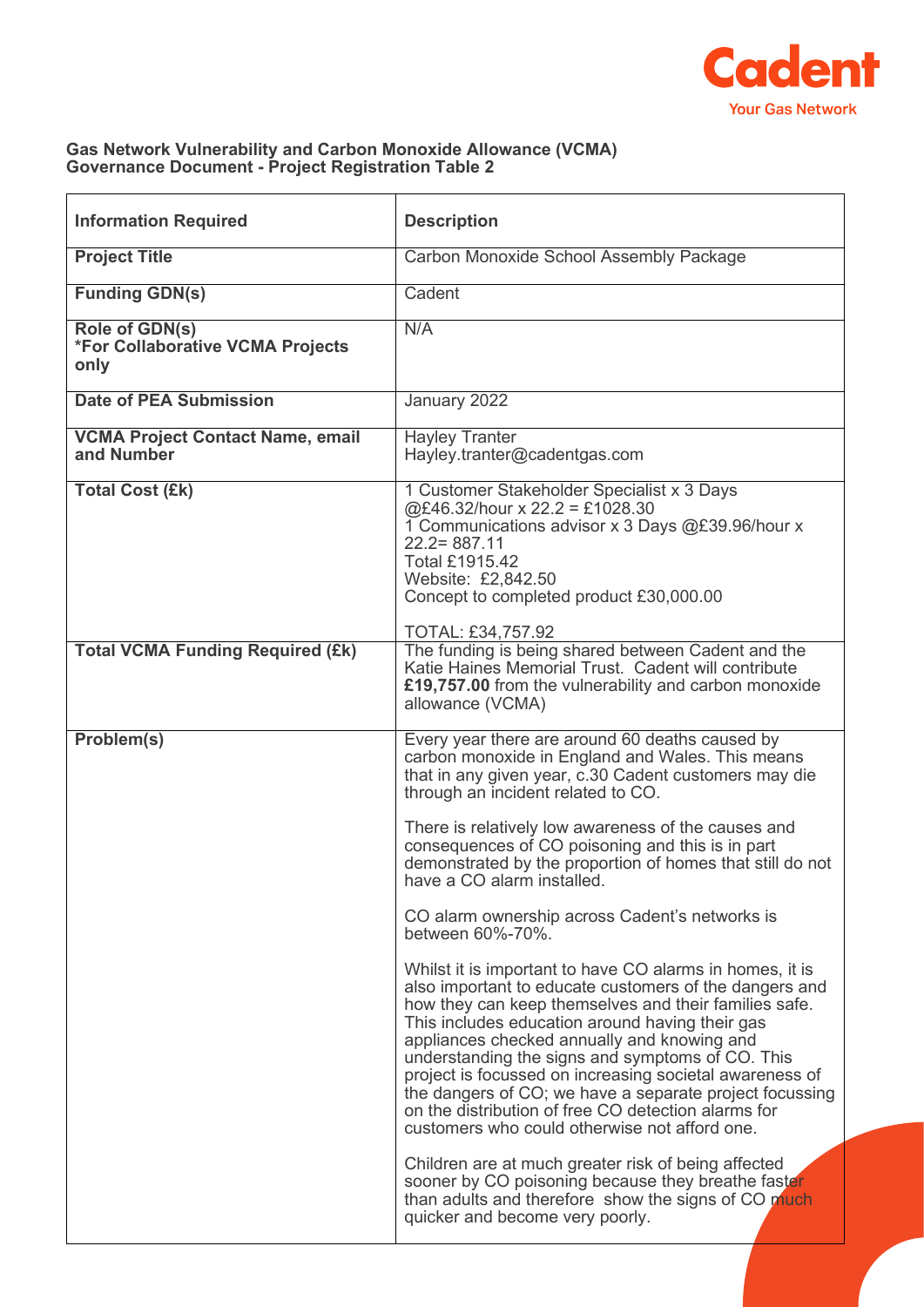

| <b>Scope and Objectives</b>                                | Over the last 5 years we have provided educational                                                               |
|------------------------------------------------------------|------------------------------------------------------------------------------------------------------------------|
|                                                            | awareness classes to primary school children through<br>two separate initiatives:                                |
|                                                            | Safety Seymour (ages 6-7yrs)                                                                                     |
|                                                            | • The CO Crew (ages 9-11yrs)                                                                                     |
|                                                            | Both programmes have been and continue to be                                                                     |
|                                                            | incredibly successful. We have reached over 30,000<br>children in the last 5 years and these numbers are         |
|                                                            | growing each month. Cadent remain committed to                                                                   |
|                                                            | growing these programmes in RIIO-2 (next 5 years). This                                                          |
|                                                            | project will see us extend our existing initiatives, by<br>merging the 2 existing programs to create a 15-minute |
|                                                            | video that can be shown in school assemblies that will                                                           |
|                                                            | be an introduction to carbon monoxide and CO safety.                                                             |
|                                                            | The assembly video is aimed at primary school aged                                                               |
|                                                            | children and is focussed around our characters, Safety<br>Seymour and Mimi and Loz from the CO Crew. The         |
|                                                            | assembly will be introduced by the teacher in the school                                                         |
|                                                            | and then the video will take the children through key                                                            |
|                                                            | learning around CO, focusing on:                                                                                 |
|                                                            | Signs and symptoms                                                                                               |
|                                                            | Spotting the signs<br>$\bullet$<br>How it impacts the human body<br>$\bullet$                                    |
|                                                            | How to stay safe<br>$\bullet$                                                                                    |
|                                                            |                                                                                                                  |
|                                                            | The programme will also signpost to all the online<br>resources that we have and will allow the children to      |
|                                                            | continue their learning with parents, friends and families                                                       |
|                                                            | when they get home. The average number of children at                                                            |
|                                                            | a primary school is around 281 so using this approach<br>allows us to reach large numbers of children.           |
|                                                            |                                                                                                                  |
| Why the Project is Being Funded<br><b>Through the VCMA</b> | The CO school education programs directly reduce the                                                             |
|                                                            | likelihood of customers becoming ill or dying from CO                                                            |
|                                                            | related incidents. We have demonstrated the value                                                                |
|                                                            | delivered through educational programmes in RIIO-1 and<br>this project will ensure we reach even more of our     |
|                                                            | customers in RIIO-2.                                                                                             |
|                                                            | This programme is also in line with the Ofgem                                                                    |
|                                                            | governance framework for spending VCMA on raising<br>awareness of CO.                                            |
|                                                            |                                                                                                                  |
| <b>Evidence of Stakeholder/Customer</b><br><b>Support</b>  | We recognise that children education has a positive<br>impact in ensuring the messaging is taken home on the     |
|                                                            | dangers of carbon monoxide. We have several                                                                      |
|                                                            | comments from schools/teachers who think the existing                                                            |
|                                                            | programs are making a difference, however like to see a<br>package that increases the number of students being   |
|                                                            | educated.                                                                                                        |
|                                                            | We trialled previous materials with teachers and                                                                 |
|                                                            | headteachers that this program brings, however an                                                                |
|                                                            | assembly package was identified as a gap that could<br>complement our existing approach.                         |
|                                                            | We have committed to educate 200,000 students in                                                                 |
|                                                            | RIIO-2 price control this was following the customer and                                                         |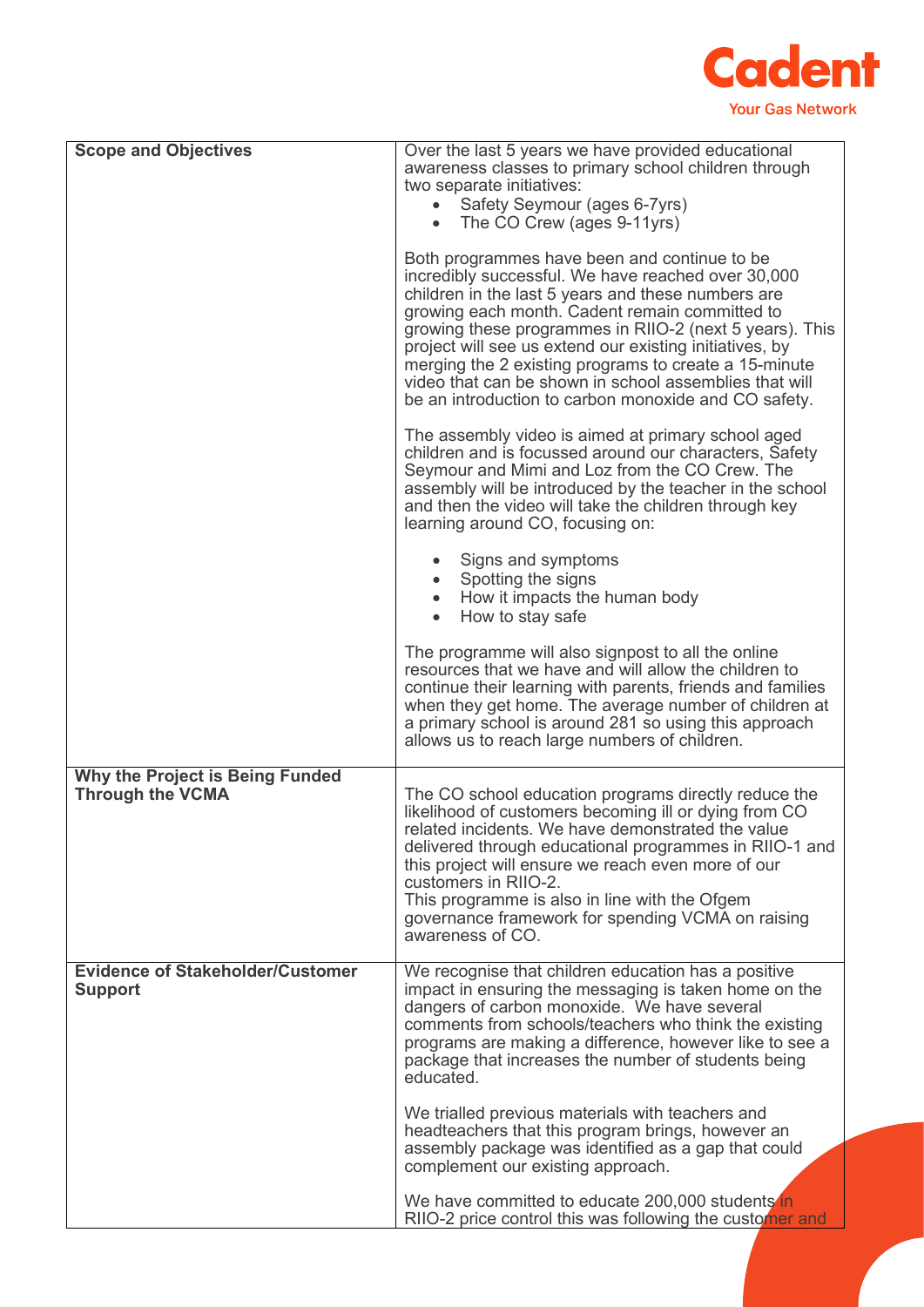

|                                                                    | stakeholder feedback we received in 2019/20 where<br>there was a strong agreement to continue and grow the<br>children's education program on the dangers of carbon<br>monoxide.                                                                                                                                                                                                                                                                                                                                                                                                         |                                                             |
|--------------------------------------------------------------------|------------------------------------------------------------------------------------------------------------------------------------------------------------------------------------------------------------------------------------------------------------------------------------------------------------------------------------------------------------------------------------------------------------------------------------------------------------------------------------------------------------------------------------------------------------------------------------------|-------------------------------------------------------------|
| <b>Outcomes, Associated Actions and</b><br><b>Success Criteria</b> | The assembly will form a key part of our education<br>programme and will allow us to reach our ambitious<br>session equating to 375 schools over the duration of the<br>project.                                                                                                                                                                                                                                                                                                                                                                                                         | target of 75 schools a year who will receive the assembly   |
|                                                                    | This will be in addition to those reached by our wider CO<br>education programme, will reach and educate 200,000<br>pupils and students directly over the next 5 years. We<br>expect that they will also reach a minimum of an<br>additional 480,000 people indirectly through passing the<br>messages to family and friends following the education<br>2.4 people, but in reality, we expect 'word of mouth' to<br>travel beyond, into wider families, friends and<br>neighbourhoods.                                                                                                   | session. This is based the average UK household size of     |
|                                                                    | There has been extensive research conducted which<br>demonstrates that adults are more likely to take positive<br>action (or change) when their child (o grandchild) asks<br>them to (rather than other adults, even those seen as<br>experts in their field). This is why we are continuing to<br>provide education to schools and universities, rather<br>than go straight to adults. Surveys and interviews held<br>with schools post our education programmes suggests<br>that somewhere between 60-80% of households take<br>some form of positive action to reduce the harm of CO. |                                                             |
| <b>Project Partners and Third Parties</b><br><b>Involved</b>       | Cadent and The Katie Haines Memorial Trust will work<br>with our school delivery partner to have the assembly<br>the school delivery contract awarded last year following<br>a tender process for the School Education program.                                                                                                                                                                                                                                                                                                                                                          | session created, they will then integrate the sessions into |
| <b>Potential for New Learning</b>                                  | We will be able to understand how successful the<br>sessions are received in school assemblies by seeking<br>regular feedback.                                                                                                                                                                                                                                                                                                                                                                                                                                                           |                                                             |
| <b>Scale of VCMA Project and SROI</b><br><b>Calculations</b>       | Our delivery partner has calculated that for every<br>receive the CO education.                                                                                                                                                                                                                                                                                                                                                                                                                                                                                                          | assembly session delivered an average of 281 pupils will    |
|                                                                    | We are forecasting 75 schools a year will have the<br>assembly session equating to 375 schools over the price<br>control.                                                                                                                                                                                                                                                                                                                                                                                                                                                                |                                                             |
|                                                                    |                                                                                                                                                                                                                                                                                                                                                                                                                                                                                                                                                                                          |                                                             |
|                                                                    | Annual social return<br>Annual social return                                                                                                                                                                                                                                                                                                                                                                                                                                                                                                                                             | £183,593.07<br>£164,196.07                                  |
|                                                                    | minus project cost                                                                                                                                                                                                                                                                                                                                                                                                                                                                                                                                                                       |                                                             |
|                                                                    | 5 year social return                                                                                                                                                                                                                                                                                                                                                                                                                                                                                                                                                                     | £919,765.35                                                 |
|                                                                    | 5 year social return minus                                                                                                                                                                                                                                                                                                                                                                                                                                                                                                                                                               | £900,008.35                                                 |
|                                                                    | project costs                                                                                                                                                                                                                                                                                                                                                                                                                                                                                                                                                                            |                                                             |
|                                                                    |                                                                                                                                                                                                                                                                                                                                                                                                                                                                                                                                                                                          |                                                             |
|                                                                    | Annual social return                                                                                                                                                                                                                                                                                                                                                                                                                                                                                                                                                                     | £36,790.61                                                  |
|                                                                    | 5-year social return                                                                                                                                                                                                                                                                                                                                                                                                                                                                                                                                                                     | £183,593.07                                                 |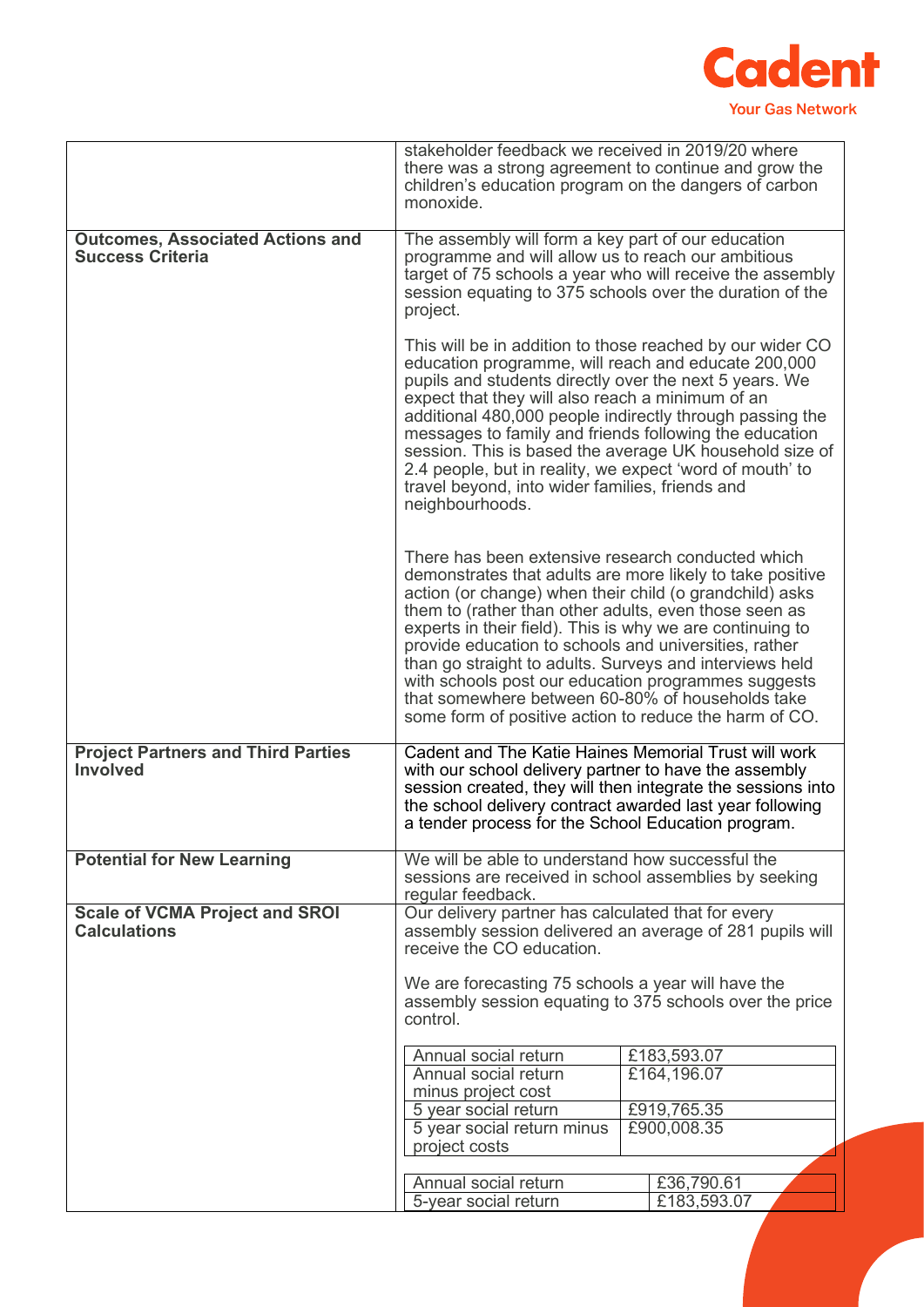

|                                                                     | Annual social return minus<br>project costs | £17,032.69  |
|---------------------------------------------------------------------|---------------------------------------------|-------------|
|                                                                     | 5-year social return minus<br>project costs | £164,195.15 |
| <b>VCMA Project Start and End Date</b>                              | January 2022 - March 2026                   |             |
| <b>Geographical Area</b>                                            | All Cadent networks                         |             |
| <b>Remaining Amount in the Allowance</b><br>at Time of Registration | N/A                                         |             |